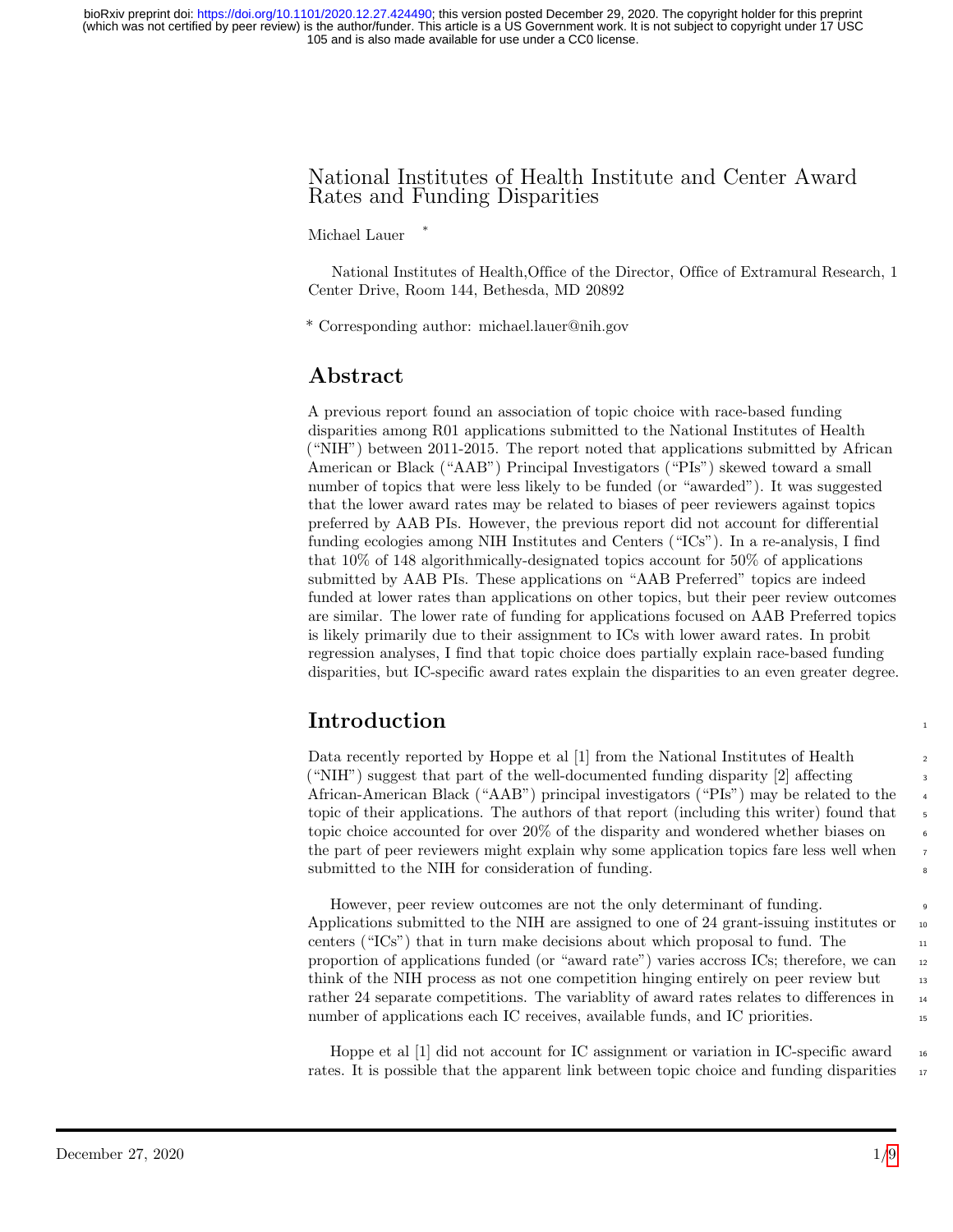105 and is also made available for use under a CC0 license. (which was not certified by peer review) is the author/funder. This article is a US Government work. It is not subject to copyright under 17 USC bioRxiv preprint doi: [https://doi.org/10.1101/2020.12.27.424490;](https://doi.org/10.1101/2020.12.27.424490) this version posted December 29, 2020. The copyright holder for this preprint

> may reflect differences in IC assignment, since ICs receive applications according to alignment with their stated mission. For example, applications focusing on cancer epidemiology are more likely to be assigned to the National Cancer Institute while those <sub>20</sub> focusing on basic human biology are more likely to be assigned to the National Institute  $\frac{1}{21}$ of General Medical Sciences. If award rates at the National Institutes of General <sup>22</sup> Medical Sciences are higher than at the National Cancer Institute, it might appear that 23 NIH "prefers" basic human biology over cancer epidemiology. While the former topic  $_{24}$ does fare better with a higher likelihood of funding, this may be largely because of <sup>25</sup> different IC award rates as opposed to differences in how the topics are received by peer  $_{26}$ reviewers. 27

> I therefore re-analyzed the data from Hoppe et al  $[1]$  focusing on the possible role of 28 IC assignment in application outcomes. To minimize biases related to repeated looks by <sup>29</sup> the peer system on individual proposals (from resubmissions  $[3]$  or competing renewals  $\frac{30}{20}$  $(4)$  I focus on de novo applications submitted to the NIH for the first time.

## $\mathbf{Materials} \text{ and Methods} \qquad \qquad \mathbf{32}$

These analyses are based on R01 applications submitted to NIH between 2011 and 2015. 33 Hoppe et al [1] described in detail NIH peer review processes and the "Word2vec"  $\frac{34}{3}$ algorithm  $[5]$  used to designate a topic for each application. Briefly, each application is  $\frac{35}{15}$ assigned to a peer review group. After a preliminary pre-meeting review, approximately 36 half are deemed to be potentially meritorious and are therefore discussed during a  $\frac{37}{2}$ formally convened meeting. After the meeting, each discussed application receives a priority score ranging from 10 (best) to 90 (worst); many, but not all, applications also <sup>39</sup> receive a "percentile ranking" to account for differences in how individual peer review  $\frac{40}{40}$ groups calibrate their scores.  $\frac{41}{41}$ 

Applications are not only assigned to peer review groups; they are also assigned to  $\frac{42}{42}$ ICs. ICs ultimately make decisions about which applications to fund, with funding <sup>43</sup> decisions based on peer review scores, strategic priorities, and availability of funds. <sup>44</sup>

To eliminate biases due to prior reviews, I focused on applications coming to the <sup>45</sup> NIH for the very first time; in other words, I excluded resubmissions [3] and competing  $\frac{46}{100}$ renewals  $[4]$ . For each IC, I calculated award rates as number of applications funded  $\frac{47}{47}$ divided by number of applications assigned. I also noted what proportion of applications <sup>48</sup> had a principal investigator ("PI") who self-identified as AAB. For multi-PI <sup>49</sup> applications, I considered the self-identified demographic of the contact PI. I designate  $\frac{50}{100}$ those ICs in the top quartile of AAB application proportions as "Higher AAB" ICs.  $\frac{51}{2}$ 

There were 148 topics identified by the Word2vec algorithm [5]. For each topic,  $I_{52}$ counted the number of applications of submitted by AAB PIs. Consistent with the 53 findings of Hoppe topics were not randomly distributed by PI race; there were 15 topics  $\frac{54}{15}$ that accounted for  $50\%$  of applications submitted by AAB PIs. I designate these  $\frac{55}{55}$ applications as having "AAB Preferred" topics. <sup>56</sup>

To assess the association of topic choice, IC assignment, and peer review on  $\frac{57}{2}$ application success, I compared peer review and funding outcomes according to whether  $\frac{58}{10}$ applications were assigned to Higher AAB ICs and separately whether applications  $\frac{59}{2}$ topics were AAB Preferred or Other. I performed a series of probit regression analyses  $\sim$ with funding as the dependent variable and AAB PI as an explanatory variable. I added  $\epsilon_{1}$ topic choice (AAB Preferred or Other), IC assignment (Higher or Lower AAB), and IC  $_{62}$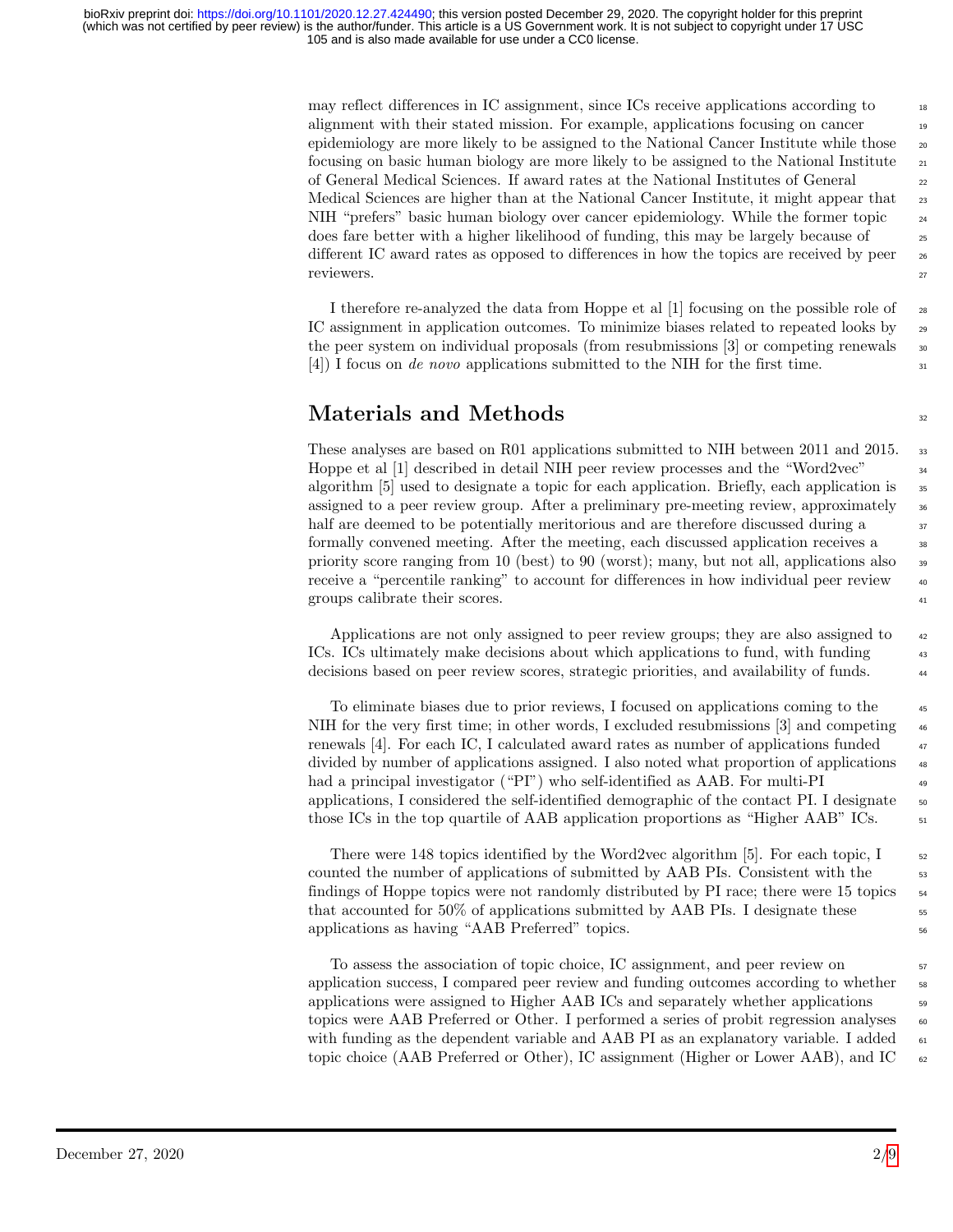award rate in separate models and examined whether the regression coefficient relating 63 AAB PI to funding decreased, and if so, by how much. Akaike Information Criteria,  $\frac{64}{64}$ Bayesian Information Criteria, and Log Likelihood values informed model strength.  $\frac{65}{65}$ 

To assess the the association of topic choice with peer review outcomes, I focused on  $66$ applications that were discussed and therefore received a priority score. I constructed a  $\sigma$ plot of topic-specific mean peer review scores according to number of applications in <sup>68</sup> each topic. I expected to find a greater variance of mean scores for topics receiving  $\frac{69}{69}$ fewer applications ("regression to the mean"). I generated a linear regression model to  $\pi$ estimate a predicted mean score for each topic based on topic size, and calculated a  $\frac{71}{71}$ residual for each topic by substracting from each topic-specific mean score the  $\frac{72}{2}$ model-based predicted mean score. The mass of the state of the state of the state of the state of the state of the state of the state of the state of the state of the state of the state of the state of the state of the sta

All analyses used R [6] packages, including tidyverse [7], ggplot2 [8], finalfit [9], and  $_{74}$ texreg  $[10]$ .

# $Results$

Of 157,405 applications received, there were, after exclusion of resubmissions and <sup>77</sup> competing renewals, 99,195 applications considered by NIH for the first time. Of these  $\pi$ 8422 were funded, for an overall award rate of 8%. There were 1685 applications, or  $2\%$ ,  $\overline{19}$ submitted by AAB PIs. Table [1](#page-3-0) shows IC-specific values for applications received,  $\frac{80}{20}$ applications funded, award rates, and percent applications coming from AAB PIs. Of  $\qquad$  81 note, award rates varied from  $6\%$  to  $15\%$ , while the proportion of applications with  $\frac{82}{2}$ AAB PIs ranged from  $\langle 1\%$  to nearly 15%.

### Review and Funding Outcomes According to IC and to Topic <sup>84</sup>

Table [2](#page-3-1) shows review and funding outcomes for applications according to whether the  $\frac{1}{1000}$ assignment was to an IC in the top quartile of AAB applications ("Higher AAB"). These  $\bullet$ ICs were the National Institute of Allergy and Infectious Diseases, the National Institute  $\frac{1}{s}$ of Environmental Health Sciences, the National Institute of Child Health and Human <sup>88</sup> Development, the National Institute of Minority Health and Disparities, the National 89 Institute of Nursing Research, and the Fogarty International Center. Applications  $\frac{90}{90}$ submitted to Higher AAB ICs were 3 times more likely to come from AAB PIs. Review  $_{91}$ outcomes – proportion discussed and, for those applications that were discussed at peer  $\frac{92}{2}$ review meetings, priority scores and percentile rankings – were similar in both groups.  $\frac{93}{2}$ Despite the similar review outcomes, they were  $13\%$  less likely to be funded.

Table [3](#page-4-0) shows corresponding values according to whether applications were focused  $\frac{1}{95}$ on the 15 topics that made up 50% of all applications with AAB PIs ("AAB Preferred"  $\frac{1}{96}$ topics). Again, peer review outcomes were similar in the two groups, but applications  $\frac{97}{2}$ focusing on AAB Preferred topics were 8% less likely to be funded. <sup>98</sup>

Why do applications on AAB Preferred topics have worse funding outcomes despite  $\frac{99}{99}$ similar peer review assessments? Table [3](#page-4-0) shows that applications on AAB Preferred  $_{100}$ topics are  $41\%$  more likely to be assigned to Higher AAB ICs. The scatter plot in  $_{101}$ Figure [1](#page-4-1) shows IC award rate according to the proportion of applications assigned to it  $_{102}$ that focus on AAB Preferred topics. ICs with receiving a higher percentage of AAB 103 Preferred topic applications have lower award rates.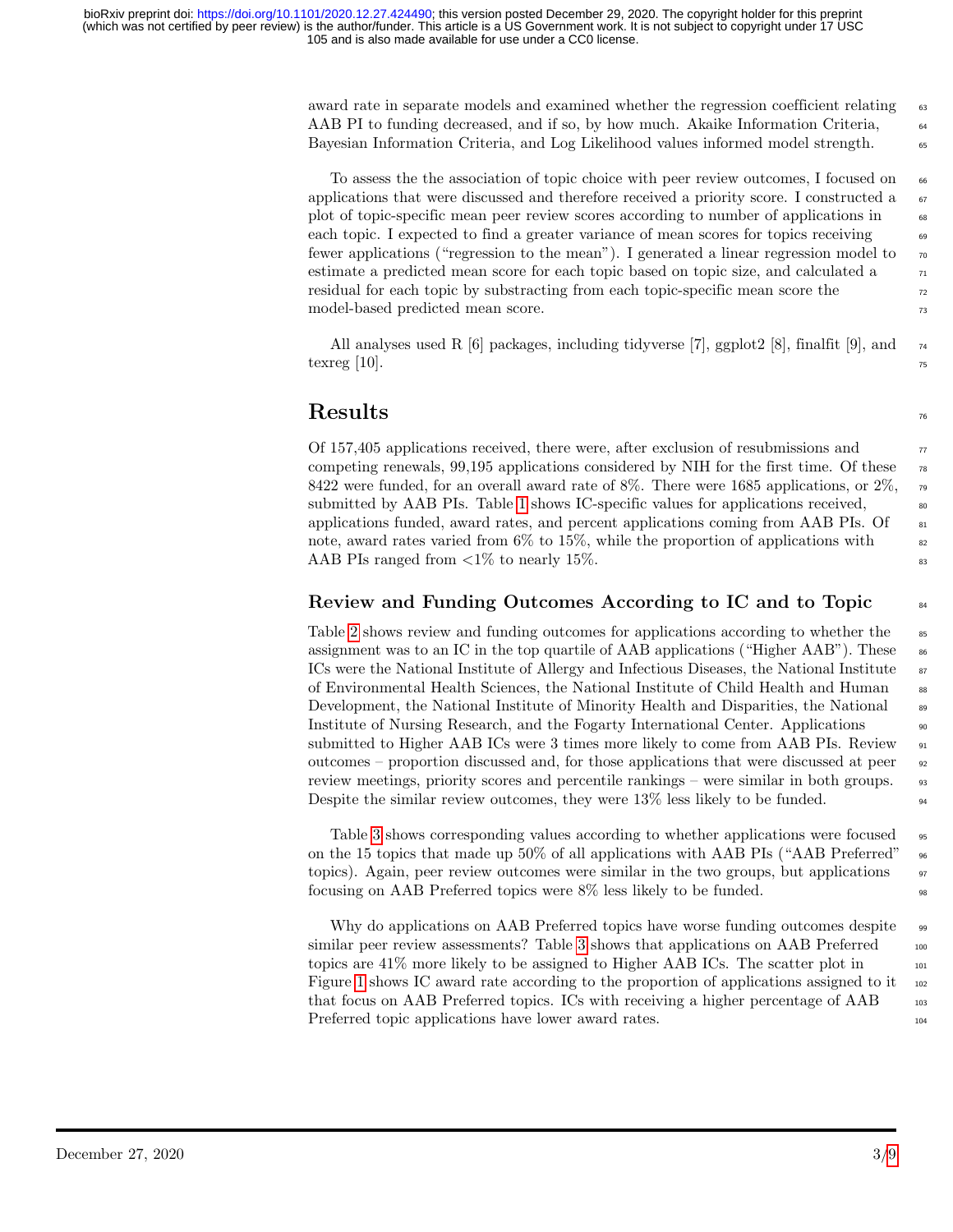<span id="page-3-0"></span>**Table 1.** Application characteristics according to Institute or Center (IC). AAB  $=$ African American or Black;  $PI = Principal$  Investigator;  $EY = National Eye$  Institute; DC = National Institute of Deafness and Communications Disorders; GM = National Institute of General Medical Sciences; DE = National Institute of Dental and Craniofacial Research;  $MH = National Institute of Mental Health; DA = National$ Institute on Drug Abuse; NS = National Institute of Neurological Disorders and Stroke;  $NINR = National Institute of Nursing Research; HL = National Heart, Lung, and$ Blood Institute;  $AI = National Institute of Allergy and Infectious Diseases; ES =$ National Institute of Environmental Health Sciences; DK = National Institute of Diabetes and Digestive and Kidney Disease; AA = National Institute on Alcohol Abuse and Alcoholism; AG = National Institute on Aging; EB = National Institute of Biomedical Imaging and Bioengineering;  $CA = National Cancer Institute; HD = E$ unice Kennedy Shriver National Institute of Child Health and Human Development; MD = National Institute on Minority Health and Health Disparities; AR = National Institute of Arthritis and Musculoskeletal and Skin Diseases. Data for ICs with cell sizes not exceeding 11 are not shown due to privacy concerns.

| IC        | Applications(N) | Awards(N) | Award Rate $(\%)$ | AAB PI | $AAB(\%)$ |
|-----------|-----------------|-----------|-------------------|--------|-----------|
| EY        | 2,064           | 315       | 15.3              | 15     | 0.73      |
| <b>GM</b> | 9,995           | 1,270     | 12.7              | 113    | 1.13      |
| DC        | 1,159           | 141       | 12.2              | 13     | 1.12      |
| DE        | 1,307           | 140       | 10.7              | 26     | 1.99      |
| MН        | 5,208           | 536       | 10.3              | 88     | 1.69      |
| DA        | 3,709           | 362       | 9.8               | 67     | 1.81      |
| <b>NS</b> | 6,960           | 668       | 9.6               | 79     | 1.14      |
| NR        | 1,203           | 107       | 8.9               | 55     | 4.57      |
| HL        | 11,603          | 995       | 8.6               | 176    | 1.52      |
| AI        | 9,740           | 794       | 8.2               | 207    | 2.13      |
| ES        | 2,279           | 188       | 8.2               | 47     | 2.06      |
| DK        | 7,138           | 538       | 7.5               | 112    | 1.57      |
| AA        | 1,457           | 108       | 7.4               | 16     | 1.10      |
| AG        | 4,307           | 311       | 7.2               | 54     | 1.25      |
| EB        | 1,840           | 133       | 7.2               | 15     | 0.82      |
| CA        | 16,362          | 1,053     | 6.4               | 214    | 1.31      |
| HD        | 5,526           | 343       | 6.2               | 171    | 3.09      |
| MD        | 855             | 51        | 6.0               | 126    | 14.74     |
| AR        | 2,708           | 161       | 5.9               | 30     | 1.11      |

<span id="page-3-1"></span>Table 2. Application review and funding outcomes according to whether Institute or Center received a higher or lower proportion of applications from AAB principal investigators.  $AAB =$  African American or Black;  $PI =$  Principal Investigator.

| Characteristic or Outcome |                | Higher AAB                     | Lower AAB                      |
|---------------------------|----------------|--------------------------------|--------------------------------|
| Total N $(\%)$            |                | 19701 (19.9)                   | 79494 (80.1)                   |
| PI AAB                    | Yes            | 617(3.1)                       | 1068(1.3)                      |
| Discussed                 | Yes            | 9090(46.1)                     | 35608 (44.8)                   |
| Priority Score            | Median $(IQR)$ | 39.0 $(30.0 \text{ to } 48.0)$ | 40.0 $(30.0 \text{ to } 48.0)$ |
| Percentile Ranking        | Median $(IQR)$ | 33.0 $(21.0 \text{ to } 44.0)$ | 33.0 $(21.0 \text{ to } 44.0)$ |
| Awarded                   | Yes            | 1494(7.6)                      | 6928(8.7)                      |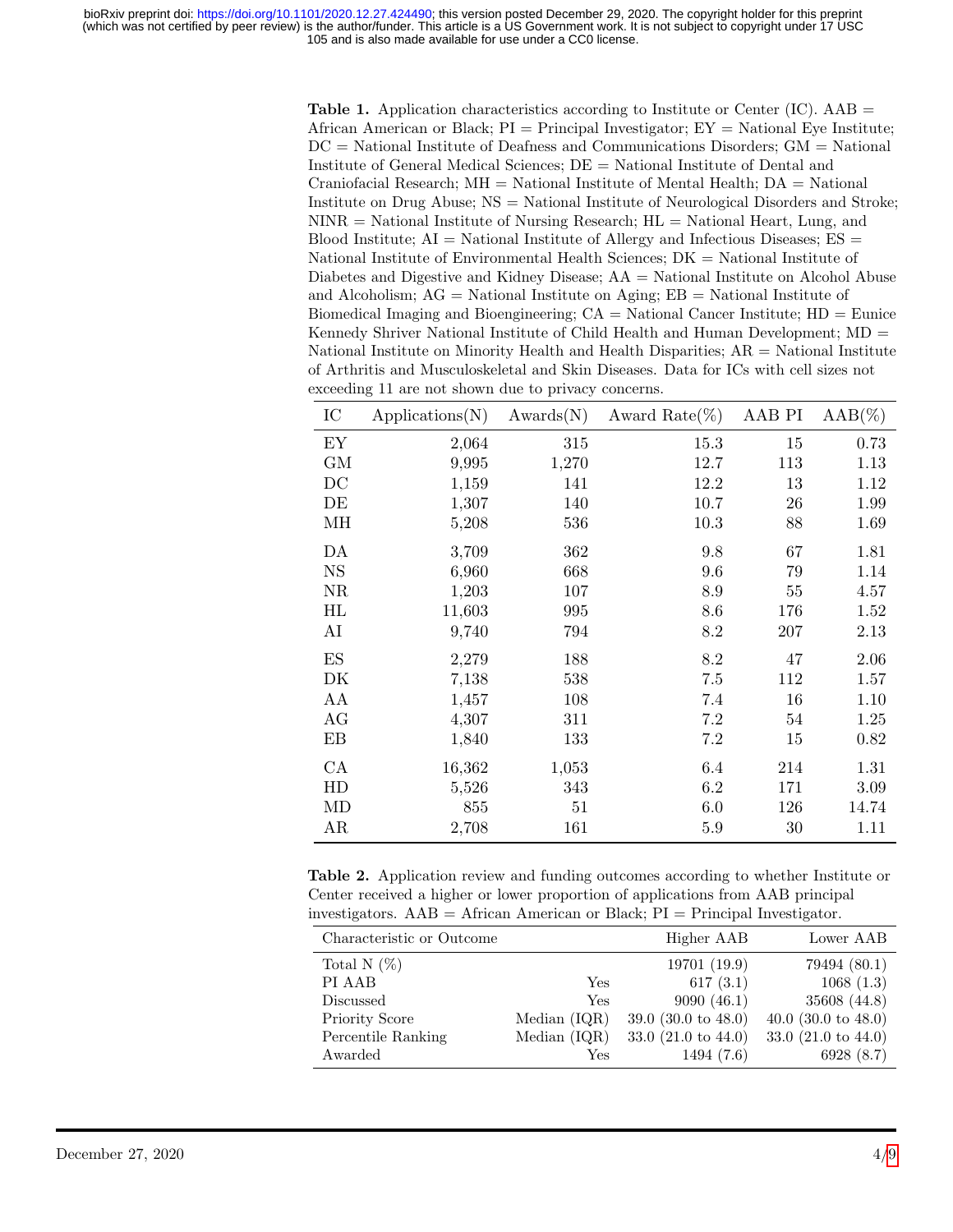105 and is also made available for use under a CC0 license. (which was not certified by peer review) is the author/funder. This article is a US Government work. It is not subject to copyright under 17 USC bioRxiv preprint doi: [https://doi.org/10.1101/2020.12.27.424490;](https://doi.org/10.1101/2020.12.27.424490) this version posted December 29, 2020. The copyright holder for this preprint

Table 2. Characteristic or Outcome AAB Preferred Other Total N (%) 25013 (25.2) 74182 (74.8) PI AAB  $\text{Yes}$  842 (3.4) 843 (1.1) Discussed Yes 11522 (46.1) 33176 (44.7)

<span id="page-4-0"></span>Table 3. Application review and funding outcomes according to whether topic was among those that accounted for the majority of AAB applications. Abbreviations as in

Priority Score Median (IQR) 40.0 (31.0 to 48.0) 39.0 (30.0 to 48.0) Percentile Ranking Median (IQR) 34.0 (22.0 to 45.0) 33.0 (20.0 to 44.0) Assigned IC AAB Proportion Higher AAB 6331 (25.3) 13370 (18.0) Awarded Yes 1999 (8.0) 6423 (8.7)

<span id="page-4-1"></span>

Fig 1. Scatter plot of IC specific award rates according to proportion of applications focusing on AAB Preferred topics. Abbreviations are the same as in Tables 1 and 2. ICs that receive relatively more applications on AAB Preferred topics have lower award rates. Data for ICs with cell sizes not exceeding 11 are not shown due to privacy concerns.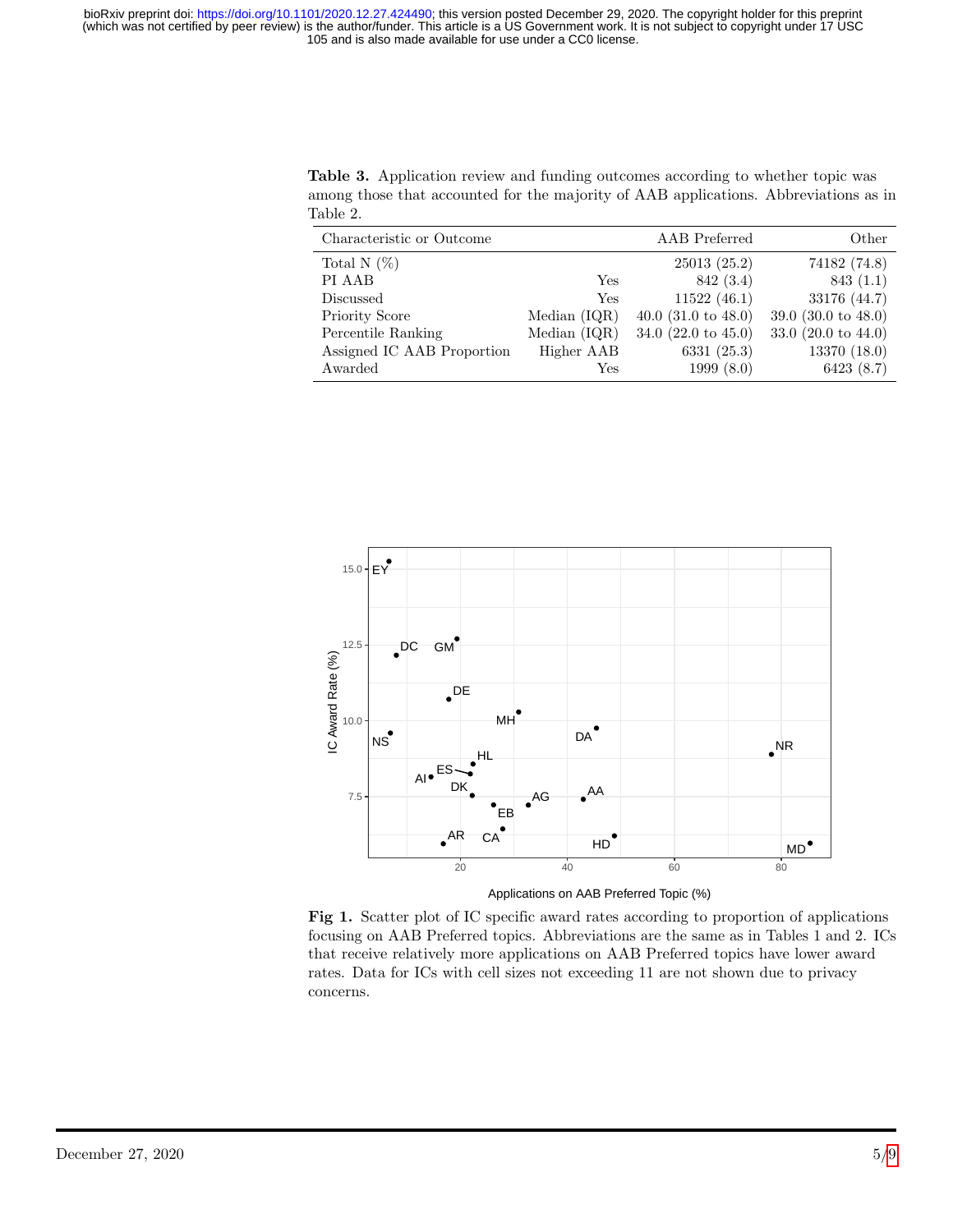105 and is also made available for use under a CC0 license. (which was not certified by peer review) is the author/funder. This article is a US Government work. It is not subject to copyright under 17 USC bioRxiv preprint doi: [https://doi.org/10.1101/2020.12.27.424490;](https://doi.org/10.1101/2020.12.27.424490) this version posted December 29, 2020. The copyright holder for this preprint

> Table 4. Probit Regression Models. Model 1 shows the univariable association of funding success according to whether the PI is AAB. Model 2 adjusts for topic, Model 3 adjusts for IC assignment, and Model 4 adjusts for IC award rate. Note that the absolute value for the regression coefficient linking AAB PI to funding outcome decreases with each of these adjustments, with the greatest reduction after adjusting for IC award rate.  $AIC = Akaike$  Information Criterion;  $BIC = Bayesian$  Information Criterion; Num. obs. = Number of Observations. Other abbreviations as in Tables 1 and 2.

|                            | Model 1      | Model 2      | Model 3      | Model 4      |
|----------------------------|--------------|--------------|--------------|--------------|
| Intercept                  | $-1.370***$  | $-1.360***$  | $-1.356***$  | $-1.910***$  |
|                            | (0.006)      | (0.007)      | (0.006)      | (0.020)      |
| AAB Principal Investigator | $-0.185***$  | $-0.175***$  | $-0.173***$  | $-0.159**$   |
|                            | (0.049)      | (0.049)      | (0.049)      | (0.049)      |
| AAB Preferred Topic        |              | $-0.040**$   |              |              |
|                            |              | (0.013)      |              |              |
| IC Higher AAB Applications |              |              | $-0.072***$  |              |
|                            |              |              | (0.015)      |              |
| IC Award Rate              |              |              |              | $0.062***$   |
|                            |              |              |              | (0.002)      |
| <b>AIC</b>                 | 57637.985    | 57630.856    | 57615.280    | 56822.557    |
| <b>BIC</b>                 | 57656.995    | 57659.370    | 57643.794    | 56851.072    |
| Log Likelihood             | $-28816.993$ | $-28812.428$ | $-28804.640$ | $-28408.279$ |
| Deviance                   | 57633.985    | 57624.856    | 57609.280    | 56816.557    |
| Num. obs.                  | 99195        | 99195        | 99195        | 99195        |

∗∗∗p < 0.001; ∗∗p < 0.01; <sup>∗</sup>p < 0.05

### Probit Regression Models 105

Table 4 shows the association of an application with an AAB PI with the probability of  $_{106}$ funding. Consistent with Hoppe et al  $[1]$  and prior literature  $[2]$ , AAB PI applications  $\frac{107}{20}$ had a lower likelihood of funding (negative regression coefficient for AAB Principal 108 Investigator). Adjusting for the topic (AAB Preferred or Other) reduced the regression 109 coefficient for race by  $5\%$ ; similarly adjusting for IC assignment (Higher or Lower AAB)  $_{110}$ reduced the regression coefficient by  $6\%$ . However, adjusting for the award rate of the  $\frac{111}{111}$ assigned IC reduced the regression coefficient for race by  $14\%$ .

#### Topics and Review Outcomes 113

To gain greater insights into possible peer review biases against topics preferred by AAB  $_{114}$ PIs, Figure [2,](#page-6-0) Panel A, shows the mean priority score by topic (of note, only discussed 115 applications receive priority scores) according to the topic size, namely the number of  $\frac{116}{116}$ submitted applications that were discussed for each topic. As would be expected topics  $_{117}$ of smaller size showed greater variability, a manifestation of regression to the mean. <sup>118</sup>

The line in Figure [2,](#page-6-0) Panel A, is based on a linear regression of predicted mean score <sup>119</sup> according to topic size. Although the slope is slightly negative (coeffecient  $-0.0002264$ ),  $120$ the association was not significant ( $p = 0.68$ ). Among AAB preferred topics (orange 121 dots), there were 5 more than 1 point above the line (meaning with scores worse than 122 predicted), while there were 3 more than 1 point below the line (meaning with scores <sup>123</sup> better than predicted). The remaining 7 topics had mean scores that were within  $1_{124}$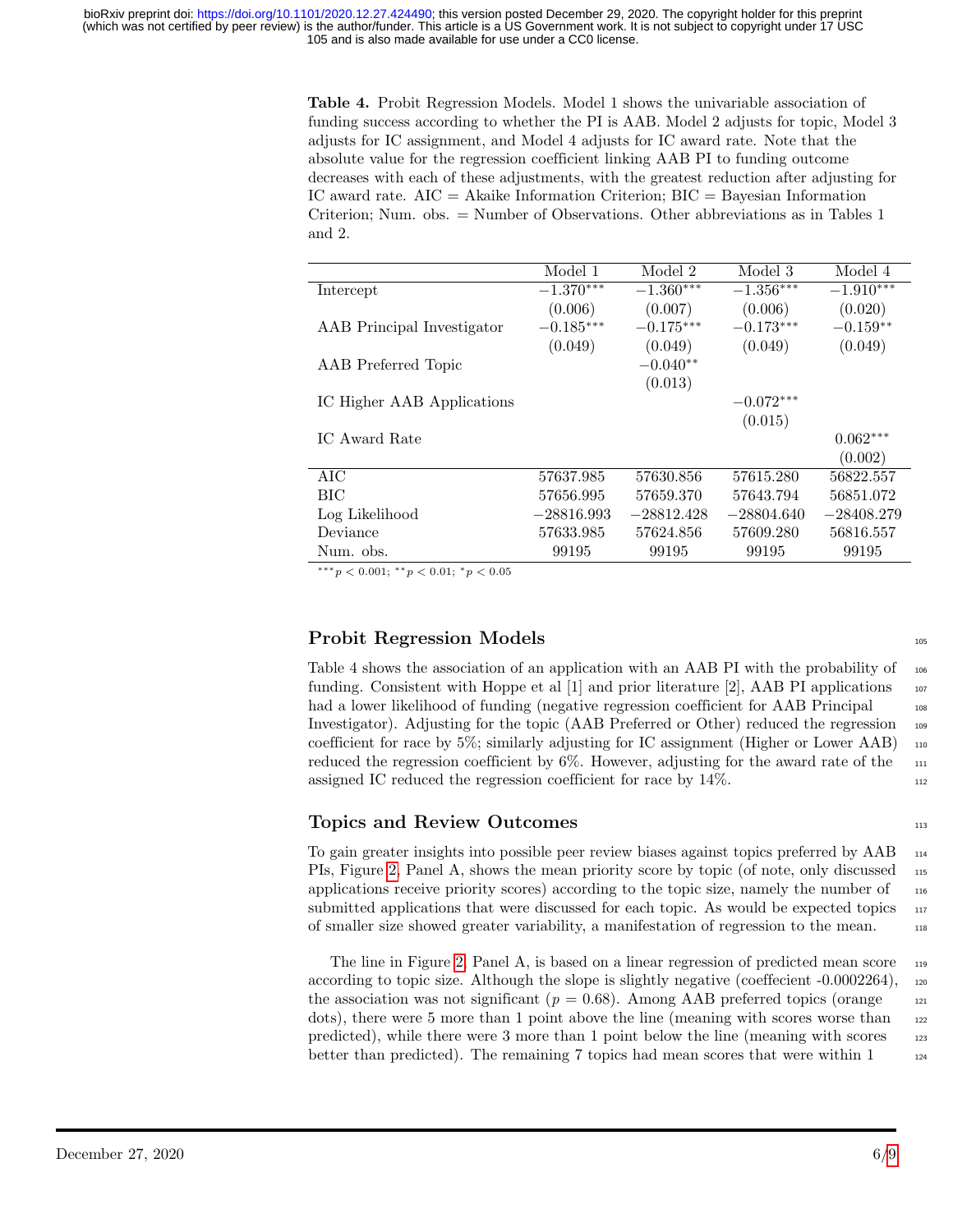105 and is also made available for use under a CC0 license. (which was not certified by peer review) is the author/funder. This article is a US Government work. It is not subject to copyright under 17 USC bioRxiv preprint doi: [https://doi.org/10.1101/2020.12.27.424490;](https://doi.org/10.1101/2020.12.27.424490) this version posted December 29, 2020. The copyright holder for this preprint

<span id="page-6-0"></span>

Fig 2. Topic peer review scores according to number of applications recevied ("Topic Size") and topic type (AAB Preferred or Other). Panel A: Scatter plot of topic-specific mean peer review scores according to topic size. Each dot refers to a topic, with orange dots AAB preferred topics and green dots all others. The line is based on a linear regression of mean peer review scores on topic size. The slope of the line was not significant  $(P=0.68)$ . Panel B: Distribution of weighted residuals of topic-specific mean review scores. Residuals are calculated as the distance between the dots in Panel A and the regression line, and are then weighted by topic size.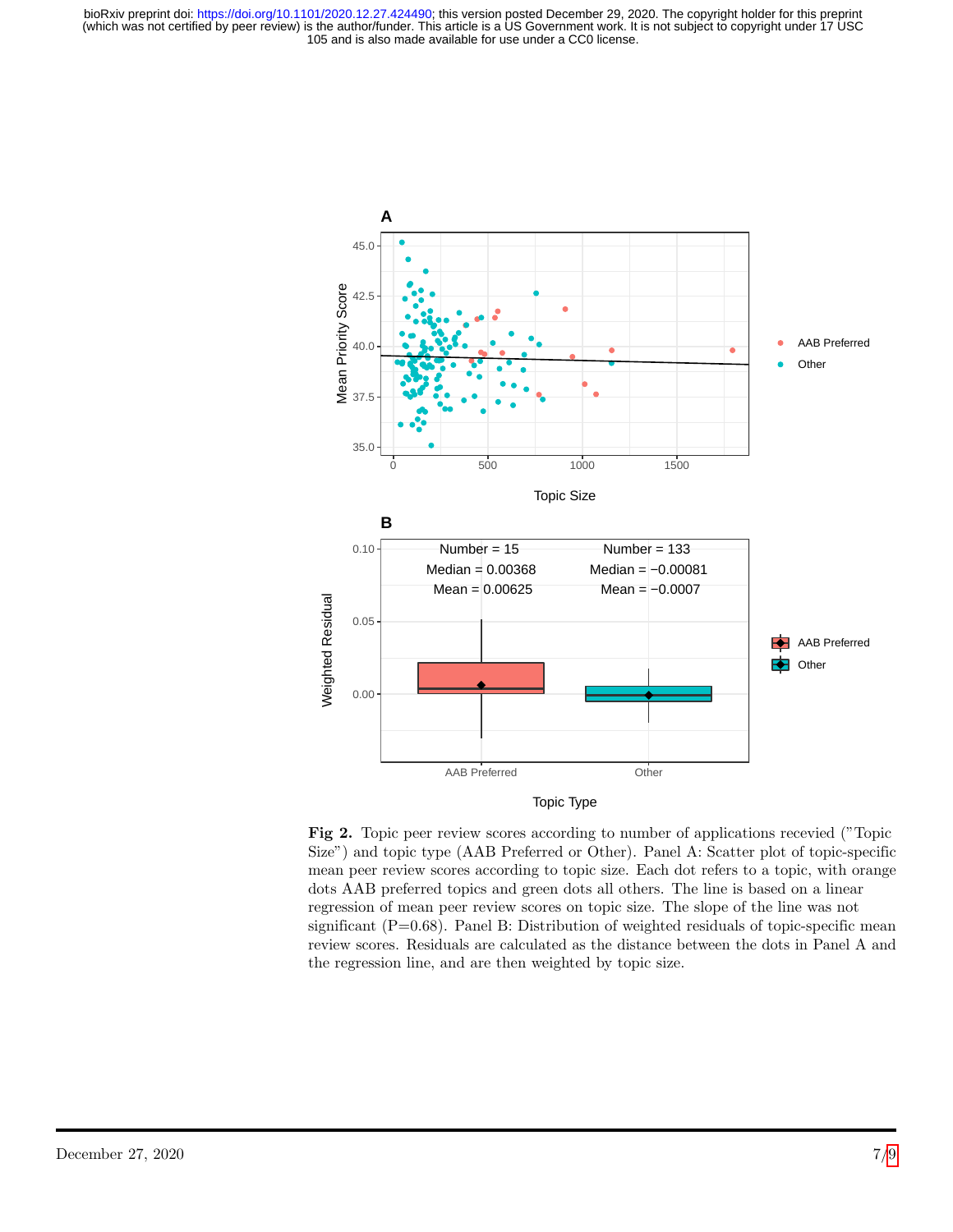point of the predicted value.

For each topic, I calculated a residual by subtracting from the topic-specific mean 126 priority score the predicted mean priority score; I weighted the residuals by the topic  $_{127}$ size, as the larger topics contribute more information. Figure [2,](#page-6-0) Panel B, shows the  $_{128}$ distribution of the weighted residuals according to topic type. Residuals were more  $_{129}$ positive (i.e. worse) for AAB preferred topics. However, the absolute differences are <sup>130</sup> small, much less than one priority score point (over a possible range of 10-90, with  $\frac{131}{131}$ topic-specific mean values ranging from  $35-45$ ).

# Discussion and the set of the set of the set of the set of the set of the set of the set of the set of the set of the set of the set of the set of the set of the set of the set of the set of the set of the set of the set o

Among over 99,000 R01 applications submitted to NIH between 2011 and 2015, 2% were 134 submitted by AAB PIs. Their applications were skewed towards a relatively small group 135 of "AAB Preferred" topics; 10% of 148 topics accounted for 50% of AAB applications. <sup>136</sup> Applications on AAB Preferred had similar review outcomes as those on other topics 137 (Table [3\)](#page-4-0) but were less likely to be funded. The lower award rates for AAB Preferred <sup>138</sup> applications were associated assignment to ICs with lower overall award rates. <sup>139</sup>

These observations reflect that there are two factors at play in determining whether  $_{140}$ an application submitted to NIH will be funded. The first, well known to all involved  $_{141}$ with NIH system, is peer review; those applications that receive better scores are more  $_{142}$ likely to be funded. But there is a second factor, namely the funding ecology of the IC  $_{143}$ to which the application is assigned. As shown in Table [2](#page-3-1) applications with similar peer <sup>144</sup> review outcomes are less likely to be funded if they are assigned to ICs with lower overall  $_{145}$ award rates. AAB PIs are more likely to submit applications to ICs with lower award <sup>146</sup> rates, and applications (whether submitted by AAB or other PIs) that focus on AAB 147 Preferred topics are more likely to be assigned to ICs with lower award rates (Figure [1\)](#page-4-1).  $_{148}$ 

Hoppe et al [1] found that topic choice partially accounted for funding disparities 149 that adversely effect AAB PIs. I confirm this, but find that IC assignment (which, of <sup>150</sup> course, is linked to topic) explains the disparities just as well, and that IC award rates <sup>151</sup> explain the disparities even better (Table 4).

There is variability in how well different topics fare at peer review, but inspection of  $\frac{153}{153}$ Figure [2](#page-6-0) suggests that much of this variability reflects instability of estimates stemming 154 from smaller sample sizes. Many topics that are not favored by AAB PIs receive better 155 (lower) priority scores than the overall average, but many other such topics receive <sup>156</sup> worse scores (Figure [2,](#page-6-0) Panel A). An inspection of weighted residuals suggest that  $AAB$ <sup>157</sup> Preferred topics may fare a bit worse (Figure [2,](#page-6-0) Panel B), but to a much lower degree 158 than the difference of award rates among assigned ICs (Table [1\)](#page-3-0). Furthermore, it should <sup>159</sup> be noted that applications on these topics were *more likely* to make it past the first  $160$ hurdle of peer review, that is reaching the point of formal discussion (Table [3,](#page-4-0) see line  $_{161}$ "Discussed"); thus, if anything, peer reviewers may be slightly biased in favor of  $_{162}$ AAB-preferred topics.

# $\mathbf{Conclusion}$  164

The lower rate of funding for applications focused on AAB Preferred topics is likely 165 primarily due to their assignment to ICs with lower award rates. These applications <sup>166</sup> have similar peer review outcomes as those focused on other topics. Topic choice does  $_{167}$